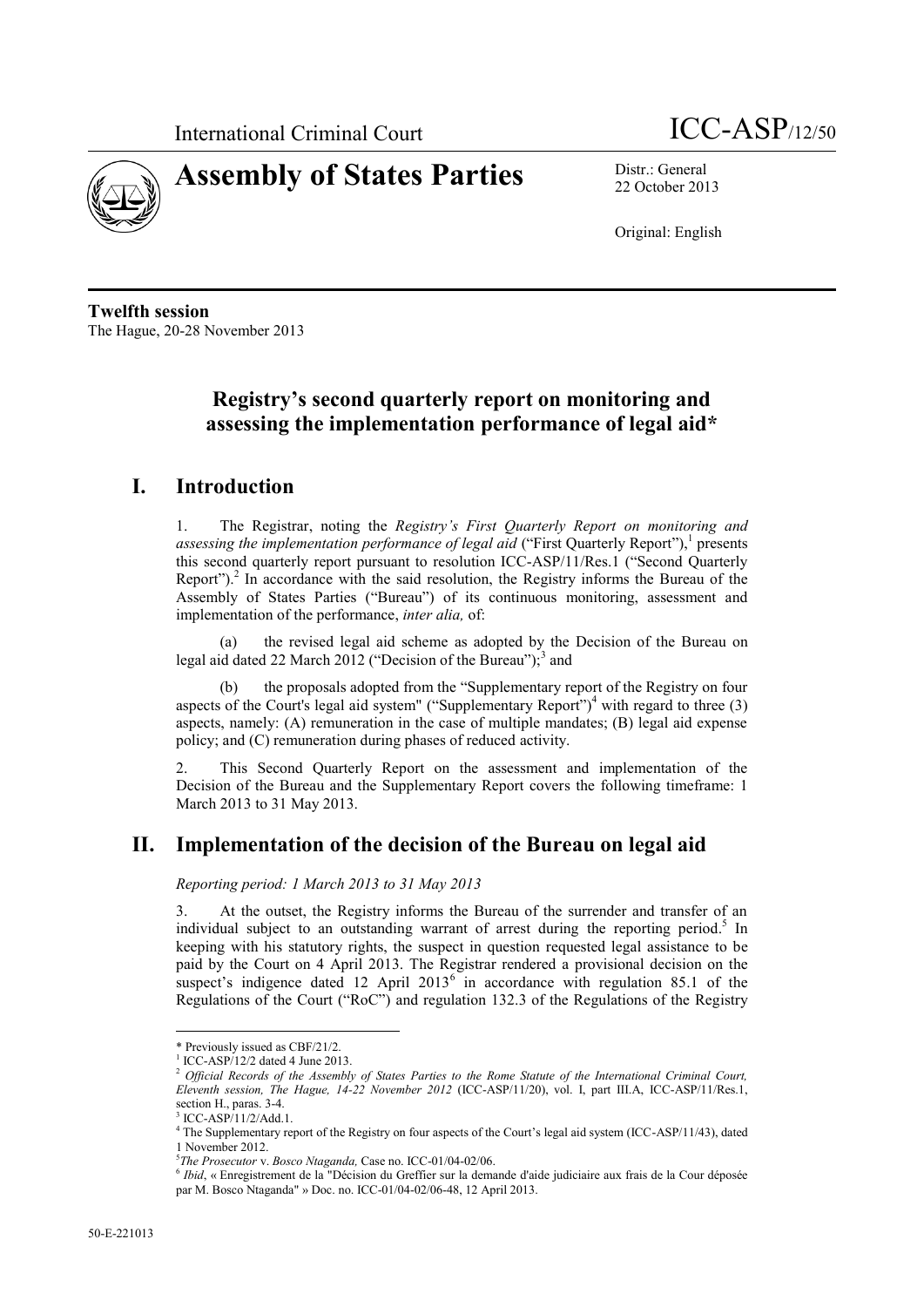("RoR"). The suspect appointed Counsel to represent him in proceedings before the Court and the Registry formalized the appointment on 26 April 2013. A core legal team, based on the pre-trial phase of the proceedings, has since been constituted to ensure the suspect's legal representation. As a result of these developments, additional charges to the Court's legal aid budget have crystalized as of 12 April 2013. The Registry has submitted the requisite Contingency Fund notification to provide for these unforeseen legal aid costs in the 2013 fiscal year.

4. In addition to the above, a further development with cost consequences for the Court's legal aid budget in 2013 is worth noting. In the reporting period, the decision of Pre-Trial Chamber I,<sup>7</sup> dated 17 April 2013 in the case of *The Prosecutor v. Saif Al-Islam Gaddafi et al.,* granted Principal Counsel of the Office of Public Counsel for the Defence's ("OPCD") request to withdraw from the legal representation of the suspect, Mr. Saif Al-Islam Gaddafi, appointing an external Counsel to assume the legal representation pursuant to regulation 76.1 of the RoC. In response to a request by Counsel for legal assistance paid by the Court, the Registry rendered a decision provisionally accepting to cover the costs of the legal representation in accordance with the specific parameters as set by the Court's legal aid system. The appointed Counsel is now seeking judicial review of the Registry's decision before the Chamber, requesting additional resources to constitute a legal team. These developments have resulted in additional costs to the Court's 2013 legal aid budget. Depending on the Chamber's decision in response to the Counsel's judicial review application, higher costs may be incurred by the Court's legal aid budget

5. Therefore, during the reporting period, in addition to the five (5) cases for which the Decision of the Bureau is currently applicable,<sup>8</sup> the Registry has also implemented the Decision of the Bureau and the Supplementary Report as applicable to new cases mentioned above, and as elaborated below.

### **A. Implementation of appendix I, part C, revised fees**

6. The Decision of the Bureau stipulates that, as of 1 April 2012, the revised remuneration system shall have immediate effect with respect to the following situations under the legal aid system:

#### **1. Teams appointed after 1 April 2012 (in the reporting period)**

7. The Registry reports that the implementation of this aspect of the Decision of the Bureau to the newly established defence team constituted during the course of this reporting period operating in the pre-trial phase of the proceedings in the Situation in the Democratic Republic of the Congo ("DRC"), $^{\circ}$  resulted in cost savings as outlined in Table 1 below.

 $\overline{a}$ 7 *The Prosecutor* v. *Saif Al-Islam Gaddafi and Abdullah Al-Senussi*, "Decision on the Request to Withdraw", Doc. no. ICC-01/11-01/11-311, 17 April 2013.

<sup>8</sup> The five (5) situations, largely reported in the First Quarterly Report, *supra*, note 1, are the three (3) legal representatives for victim's teams; two (2) of which intervene in the Kenya Situation, and third intervening in the Situation in Côte d'Ivoire; and two (2) defence teams, one (1) in the Kenya Situation and the other, in Situation in Côte d'Ivoire. 9 *Idem.*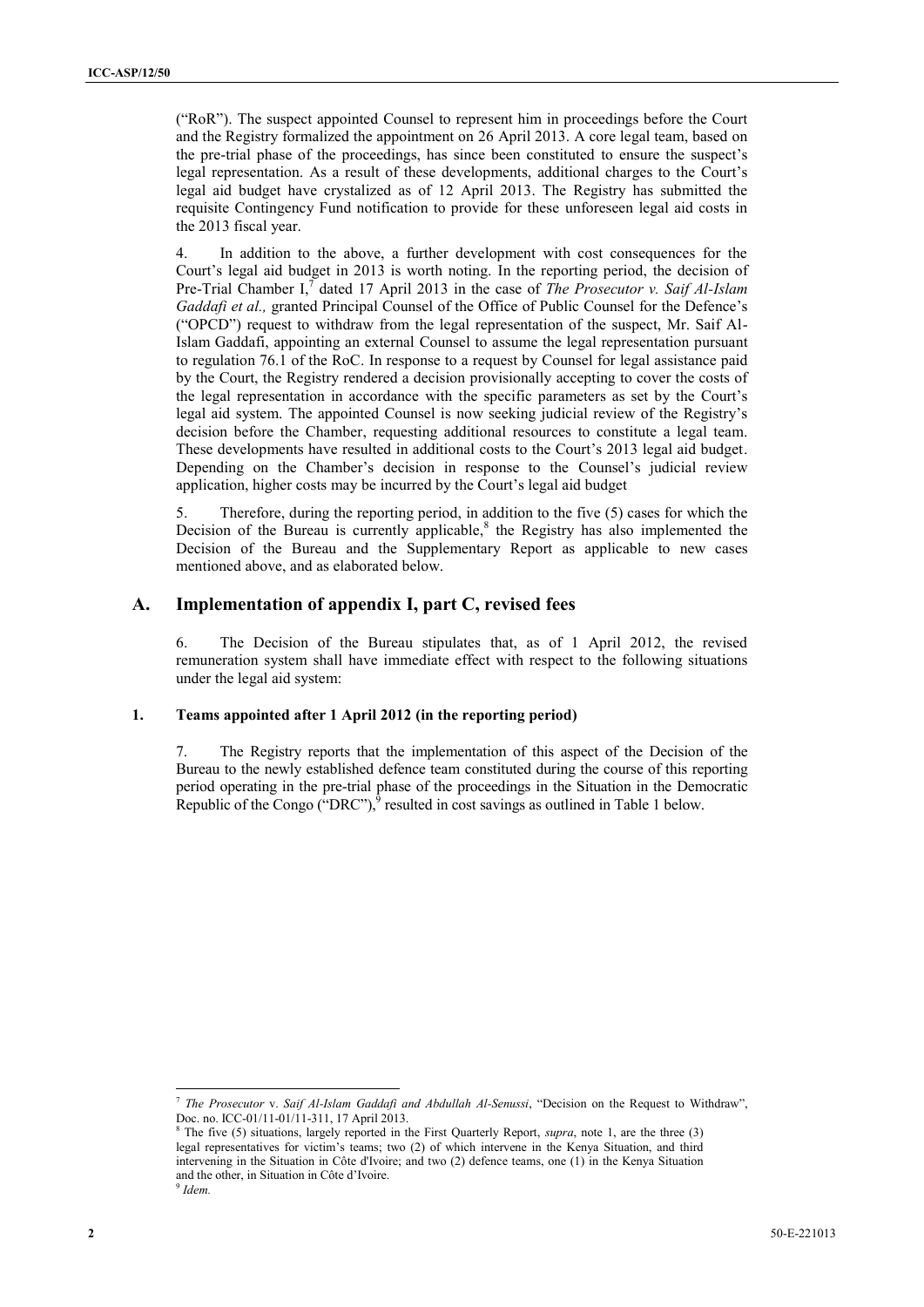| Defence team<br>operating in the<br>Situation of DRC | Generic monthly<br>remuneration<br>scales under the<br>old system<br>$(\epsilon$ euros) | Generic monthly<br>remuneration scales payments for<br>under the revised system<br>$(\epsilon$ euros) | Actual<br>March<br>$(E\>euros)$ | Actual payments for Actual payments for<br>April<br>Pro-rated in<br>accordance with the<br>start date of each<br>team member<br>$(E$ euros) | May<br>Pro-rated in<br>accordance with the<br>start date of each<br>team member<br>$(\epsilon$ euros) |
|------------------------------------------------------|-----------------------------------------------------------------------------------------|-------------------------------------------------------------------------------------------------------|---------------------------------|---------------------------------------------------------------------------------------------------------------------------------------------|-------------------------------------------------------------------------------------------------------|
| Counsel                                              | 10,832.00                                                                               | 8,221.00                                                                                              | N/A                             | 3,023.81                                                                                                                                    | 8,221.00                                                                                              |
| Legal Assistant                                      | 6,113.00                                                                                | 4,889.00                                                                                              | N/A                             | 449.56                                                                                                                                      | 2,444.50                                                                                              |
| Case Manager                                         | 4, 872.00                                                                               | 3,974.00                                                                                              | N/AA                            | N/A                                                                                                                                         | 2,557.97,                                                                                             |
| Monthly total cost to<br>the legal aid system        | 21,817.00                                                                               | 17,084.00                                                                                             | N/A                             | 3,473.37                                                                                                                                    | 13,223.47                                                                                             |
| <b>Total savings</b><br>per month                    |                                                                                         | 64,733.00                                                                                             |                                 | €7,932.45                                                                                                                                   |                                                                                                       |
| <b>Total savings</b><br>per quarter<br>$(3$ months)  |                                                                                         | €14,199.00                                                                                            |                                 | €23,791.35*                                                                                                                                 |                                                                                                       |

## **Table 1: Total monthly remuneration for a core defence team composition during the pre-trial phase, excluding professional charges**

\* Caveat lector: The savings reflect the amount of fees calculated on a pro-rated basis to take into account the actual start dates of the team members appointed during the course of the months of April and May, respectively, subtracted from the higher pro-rated figures that would have been applicable under the old remuneration system. Henceforth, payment of fees in the case will reflect the full month's remuneration amounts payable under the revised remuneration scheme.





\* *Caveat lector*: The savings reflect the amount of fees calculated on a pro-rated basis to take into account the actual start dates of the team members appointed during the course of the months of April and May, respectively, subtracted from the higher pro-rated figures that would have been applicable under the old remuneration system. Henceforth, payment of fees in the case will reflect the full month's remuneration amounts payable under the revised remuneration scheme.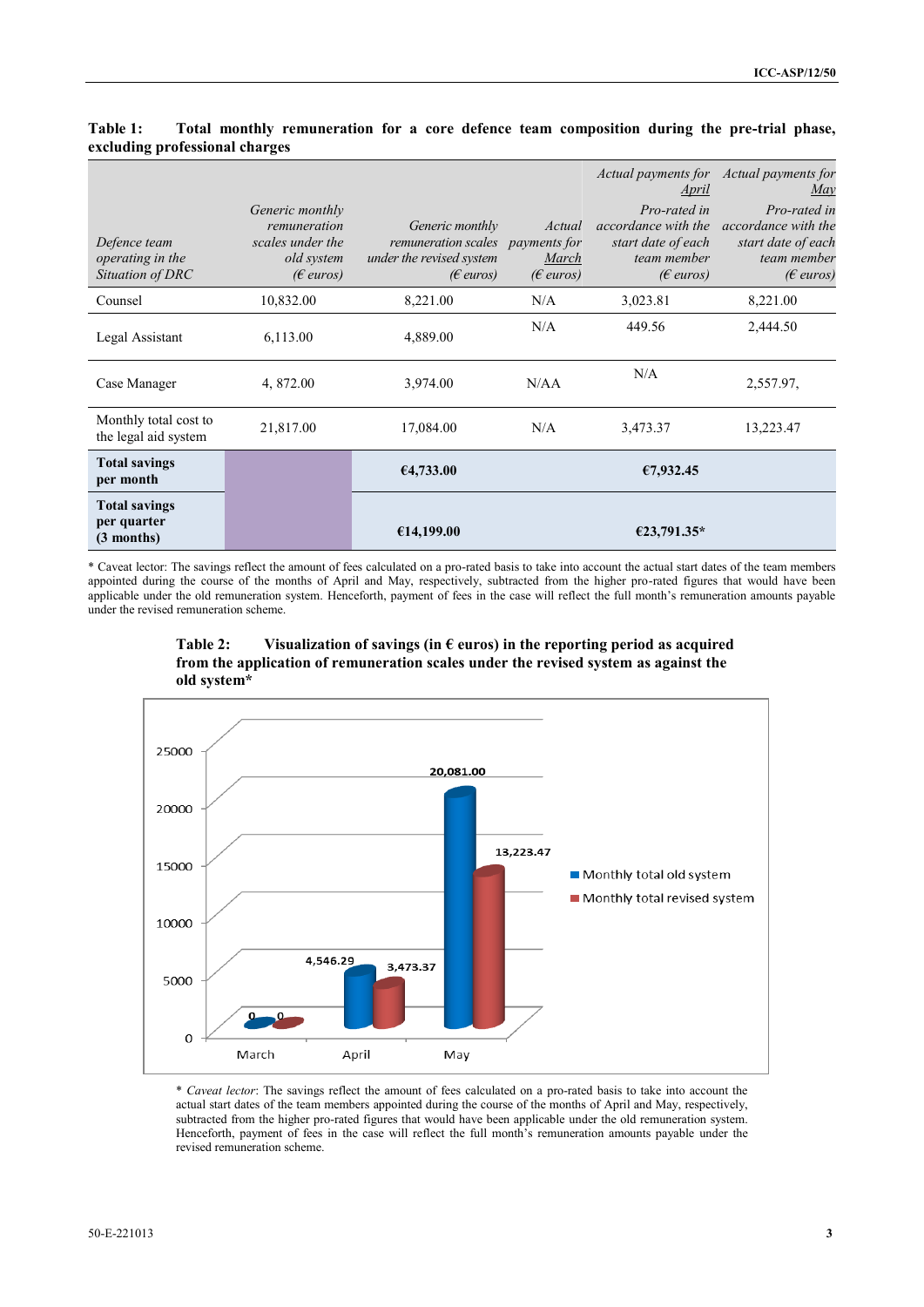#### **2. Changes in legal teams**

8. The second aspect of Appendix I, Part C, invites the Court to implement any changes in legal teams during any stage of proceedings, either as a result of the replacement of individual members or of whole teams, as well as in the event of the appointment of additional teams. The Registry refers to the two (2) scenarios that fall within these categories as detailed in the First Quarterly Report,<sup>10</sup> and the continuous savings generated from the application of the new amendments<sup>11</sup> to them, as elaborated in Table 3 below during the course of the reporting period.

| Table 3: |  |  | Implementation of the revised system to changes in legal teams |
|----------|--|--|----------------------------------------------------------------|
|----------|--|--|----------------------------------------------------------------|

| The Situation in Côte d'Ivoire –<br>Triggered in June 2012 | <i>Previous remuneration scales Revised remuneration</i><br>$(\epsilon$ euros)<br>$(\epsilon$ euros) | scales    |
|------------------------------------------------------------|------------------------------------------------------------------------------------------------------|-----------|
| Legal Assistant<br>(victims' team)                         | 6,113.00                                                                                             | 4,889.00  |
| Legal Assistant<br>(defence team)                          | 6,113.00                                                                                             | 4,889.00  |
| Monthly total cost to the<br>legal aid budget              | 12,226.00                                                                                            | 9,778.00  |
| <b>Total savings from</b><br>1 March to 31 May 2013        |                                                                                                      | €7,344.00 |

#### **3. Changes to a legal team during this quarter**

9. As stated above, pursuant to the 17 April 2013 decision of the Chamber,<sup>12</sup> Counsel from the Office of Public Counsel for the Defence no longer represent the suspect, Mr. Saif Al-Islam Gaddafi, and an external Counsel has been appointed to assume his legal representation until the suspect exercises his right to freely choose Counsel under article  $67(1)(d)$  of the Rome Statute ("Statute"), or until the definitive disposal of proceedings related to the admissibility challenge, at which point the question of Mr. Gaddafi's legal representation will be revisited by the Chamber.<sup>13</sup> The question of legal assistance to be paid by the Court, raised by the OPCD in its initial request, was left to the Registry to determine, by the Chamber.<sup>1</sup>

10. Given the specific circumstances of Mr. Gaddafi and his detention in Libya, no formal request for legal assistance paid by the Court has been made by him personally. Accordingly, the Registrar has been unable to make a conclusive determination on the suspect's means in accordance with regulation 84 of the RoC. The Registry however notes the special circumstances of the case, in particular the fact that Mr. Gaddafi remains *incommunicado* and that his assets are subject to freezing orders in accordance with United Nations Security Council Resolutions issued in 2011 (S/RES/1970, S/RES/1973, and S/RES/2009), amongst other legal instruments, making the determination of his means a practical challenge. In practical terms, the suspect is not easily reachable, and in any event, due to the freezing orders, does not at the present have the power to freely dispose of his means. The same rationale was adopted by the Court in *Jean-Pierre Bemba Gombo,* 15 where funds were advanced and guidelines were adopted for the adequate monitoring and recovery of the suspects' assets.

 $\overline{a}$ 

<sup>&</sup>lt;sup>10</sup> Both scenarios intervened in the situation of Côte d'Ivoire, where the revised fee system was applied to one (1) Legal Assistant appointed in June 2012 in the context of legal representation of victims; and, the other one (1) in response to a Defence team's successful application for additional means under regulation  $83(3)$  of the RoC dated 6 June 2012.

The cost savings for March and April 2013 amount to  $\epsilon$ 2,448.00 for each scenario.

<sup>12</sup> *Supra*, note 11.

<sup>13</sup> *Ibid.,* para. 20

<sup>14</sup> *Ibid.,* para. 21.

<sup>15</sup> *The Prosecutor* v. *Jean-Pierre Bemba Gombo,* Doc. no. ICC-01/05 -01/08-1007-Red.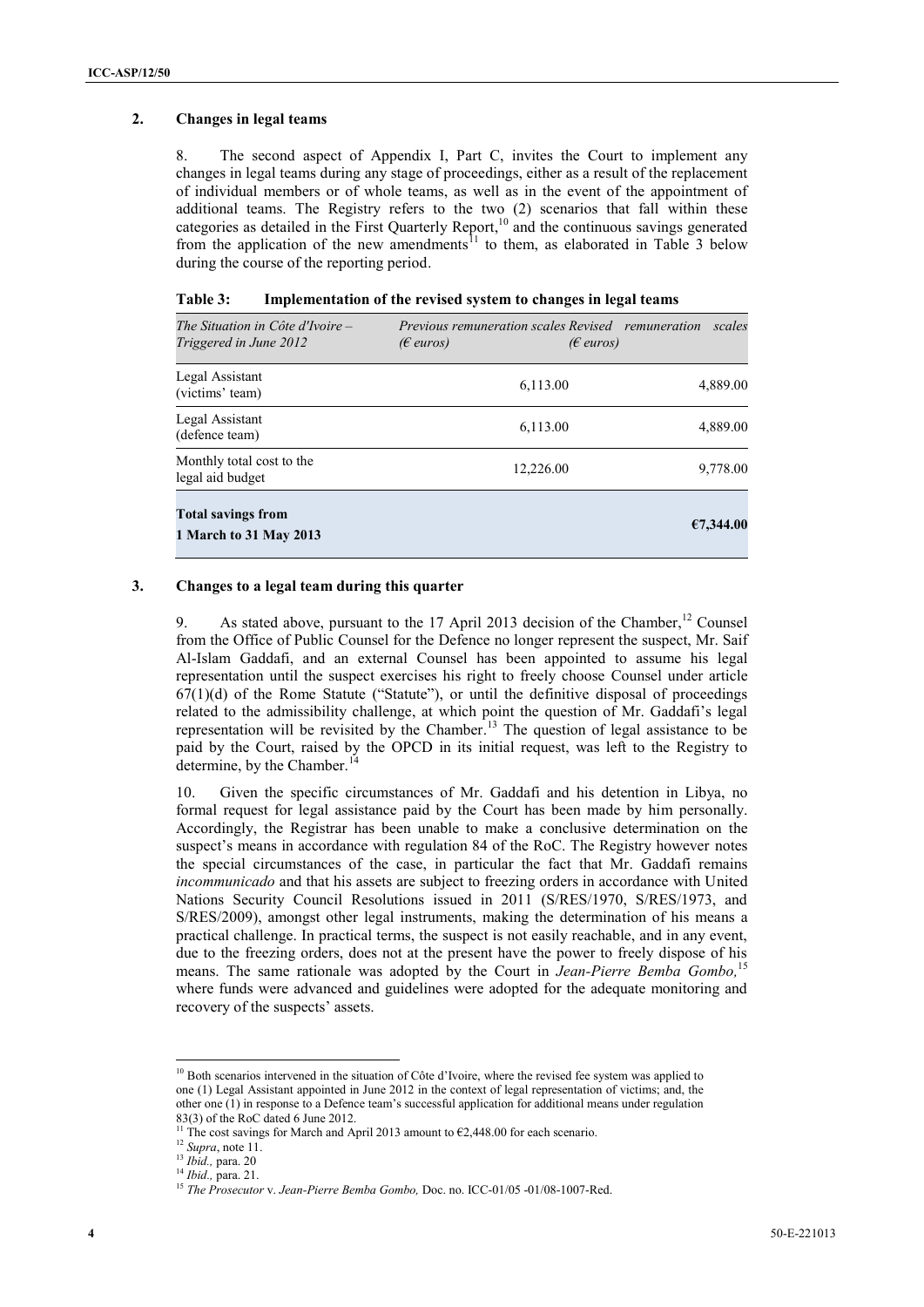11. In the case at hand, in the interests of and for the proper administration of justice and to ensure that the rights of Mr. Gaddafi to legal representation as a suspect implicated in the Court's proceedings are safeguarded in accordance with the Statute and applicable legal texts of the Court, the Registry exceptionally decided to provisionally assume the costs of Mr. Gaddafi's legal representation until such time an assessment of his disposable means has been conducted and a decision on his indigence can be rendered.

12. Further, the Registry reports that in the event Mr. Gaddafi is ultimately found not to be indigent, the same regime applied in case of *The Prosecutor v. Jean-Pierre Bemba Gombo*<sup>16</sup> shall be implemented for the purposes of the recovery of funds.

13. The remuneration scheme of the Decision of the Bureau is therefore applicable to the provisional decision granting legal assistance paid by the Court to Mr. Gaddafi. As the latter's Counsel was appointed by the Chamber pursuant to regulation 76 of the RoC, in accordance with the Court's legal aid system, he's remunerated on an hourly basis for work undertaken up to a maximum monthly cap of  $\epsilon$ 8,221.00 (revised fees), calculated according to the applicable rates of  $\epsilon$ 86.53 per hour and  $\epsilon$ 649.00 per day. The Registry is closely monitoring the cost implications arising from the said Decision of the Chamber and will continue to report on the implementation of the Decision of the Bureau to this new development. In this regard, the Registry reiterates that the appointed Counsel has moved pursuant to regulation 83.4 of the RoC to have a decision of the Registrar refusing to grant him additional resources under the Court's legal aid system reviewed by the Chamber.

14. As stated earlier in this report, depending on the Chamber's decision in response to the Counsel's judicial review application, higher costs to the Court's legal aid budget may be expected.

### **B. Implementation of appendix I, Part D, deferred implementation of revised fees**

In accordance with Part A, paragraph 1 of Appendix I of the Decision of the Bureau, "… [t]he revised system of remuneration will apply to those teams whose case progresses to the confirmation of charges hearing or the hearing of the trial. Any new teams or changes thereof will be subject to the immediate implementation of the revised system of remuneration." Part D, paragraph 5 of appendix I of that Decision emphasised that: "[w]ith respect to teams, which as of 1 April 2012, are allocated to a case where the hearing of the trial has not yet commenced, the revised fees will only apply once the hearing of the trial has started. Up until such time the hearing of the trial has not commenced, the teams in such a case will be subject to the existing remuneration regime of the Court."

16. As detailed in the First Quarterly Report, those specific aspects of the Decision of the Bureau were implemented in the Situation in Kenya in respect of one defence team and two common legal representatives for victims' teams<sup>17</sup> as shown in Table 4 below:

| Legal teams operating in the Situation Previous remuneration<br>of Kenya – triggered in June 2012 | scales ( $\epsilon$ euros) | Revised remuneration scales<br>$(\epsilon$ euros) |
|---------------------------------------------------------------------------------------------------|----------------------------|---------------------------------------------------|
| Defence team                                                                                      | 30,782.00                  | 24,040.00                                         |
| Two victim's teams                                                                                | 31,408.00                  | 24,390.00                                         |
| Total monthly savings                                                                             |                            | 7,018.00 (Victims teams)                          |
|                                                                                                   |                            | $6,742.00$ (Defence team)                         |
| <b>Total savings from</b>                                                                         |                            | $\epsilon$ 21,054.00 (Victims teams)              |
| 1 March to 31 May 201                                                                             |                            | $E20,226.00$ (Defence team)                       |

#### **Table 4: Progression to Trial Phase**

 $\overline{\phantom{a}}$ 

<sup>16</sup> *The Prosecutor* v. *Jean-Pierre Bemba Gombo,* Case no. ICC-01/05-01/08.

<sup>&</sup>lt;sup>17</sup> For the defence team, implementation in 2012 resulted in savings of approximately  $\epsilon$ 61,257.00. The cost savings arising out of implementation of this aspect in respect of the defence team in question for January and February 2013 amount to approximately  $£13,466.00$ . For the two common legal representatives of victims' teams, total savings for 2012 amounted to approximately €66,626.00. In addition, implementation of the revised system generated savings of €7,018.00 for January and February 2013.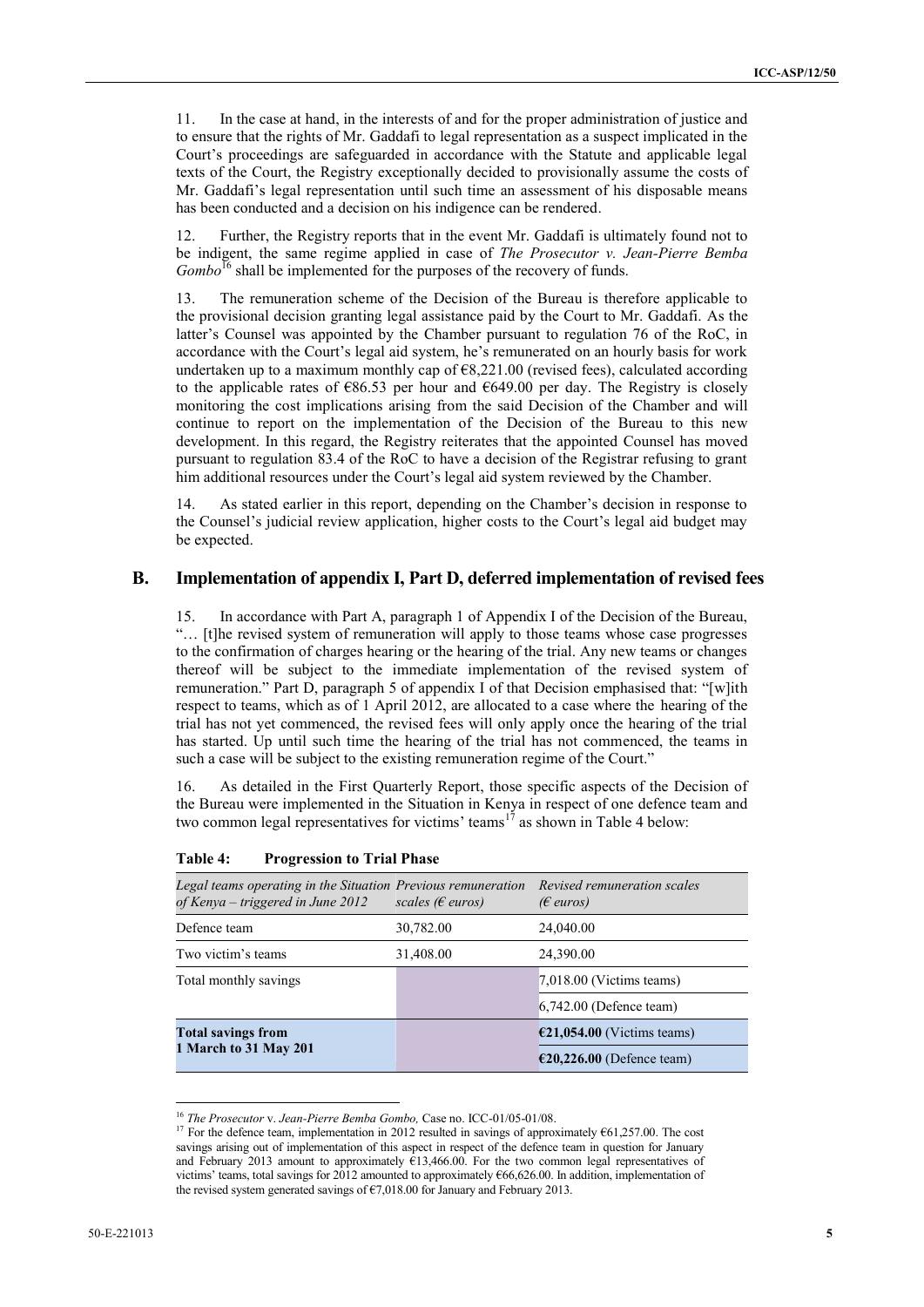17. During the course of the reporting period, no new team has progressed to the confirmation of charges hearing or the hearing of the trial; accordingly there is no additional information to report on this specific aspect of the Decision of the Bureau.

## **C. Implementation of Appendix I, Part E, gradual implementation of revised fees**

Pursuant to the Decision of the Bureau, with respect to teams that, as of 1 April 2012, are assigned to cases where the trial is on-going, the existing remuneration regime of the Court will apply until such time as proceedings before the Trial Chamber have been completed and the case is before the Appeals Chamber. Once proceedings before the Appeals Chamber commence, transitional remuneration arrangements as set out in Appendix I, Part E to the Decision of the Bureau will apply.

As noted in the First Quarterly Report, only one (1) defence team in the Situation of the DRC – Mathieu Ngudjolo Chui's defence – is currently subject to the first 'segment A' fee schedule as set for the gradual implementation of revised fees in proceedings before the Appeals Chamber. The Registry has undertaken the necessary steps and notified the team of the implementation of Appendix I, Part E of the Decision of the Bureau and is currently in consultation with the Presidency on the estimated length of the case before the Appeals Chamber prior to implementing the gradual remuneration schemes established in the Decision of the Bureau. This determination should be settled shortly.

20. Consequently, while the implementation of the Decision of the Bureau with respect to this specific aspect has resulted in no savings at this stage, the Registry anticipates that depending on the results of the on-going consultation with the Presidency, savings shall eventually be made as the team progresses to segments B and C in the payment schedule established for proceedings before the Appeals Chamber. The Registry will continue to assiduously monitor this situation and any savings will be reported in future quarterly reports.

## **D. Implementation of the revised scheme for compensation for professional charges**

21. As noted by the Decision of the Bureau, the fees of defence and victims' team members were calculated on the basis of a gross rate under the then applicable "Report on the operation of the Court's legal aid system and proposals for its amendments," (ICC-ASP/6/4), also known as "the Adjustments [Report]." Furthermore, while working at the Court, team members operating a professional practice, alone or in association with others, received an additional amount, above and beyond fees, to compensate for professional charges, which was paid subject to certain conditions and up to a maximum of 40 per cent of fees. The Decision of the Bureau established net monthly payments for team members and decided to continue to pay a specific percentage of professional charges and extend this to eligible Counsel, associate Counsel, duty and *ad hoc* Counsel, as well as to legal assistants and case managers. Under the revised system, Counsel and Associate Counsel may receive up to a maximum of 30 per cent of their fees in respect of compensation for professional charges actually incurred, while legal assistants and case managers may receive up to a maximum of 15 per cent of their fees.

22. During the reporting period, the Registry received one request for compensation for professional charges from a Common Legal Representative in the Kenya Situation operating under the revised system, who is eligible to receive up to a maximum of 30 per cent of fees payable under the Court's legal aid system as compensation for professional charges. As noted in the Decision of the Bureau and the First Quarterly Report, these entitlements are not automatic and will only be paid once the Registry has fully reviewed the request and supporting documentation, and confirms that compensation is payable on actual costs incurred. The Registry is currently in the process of assessing this request and in future reports will provide an update on this matter, including comparative figures for compensation paid and savings generated in the implementation of the new system as compared to its predecessor.

23. The Registry recalls its observations as contained in paragraph 14 of the First Quarterly Report; more specifically that the new scheme of reimbursement of compensation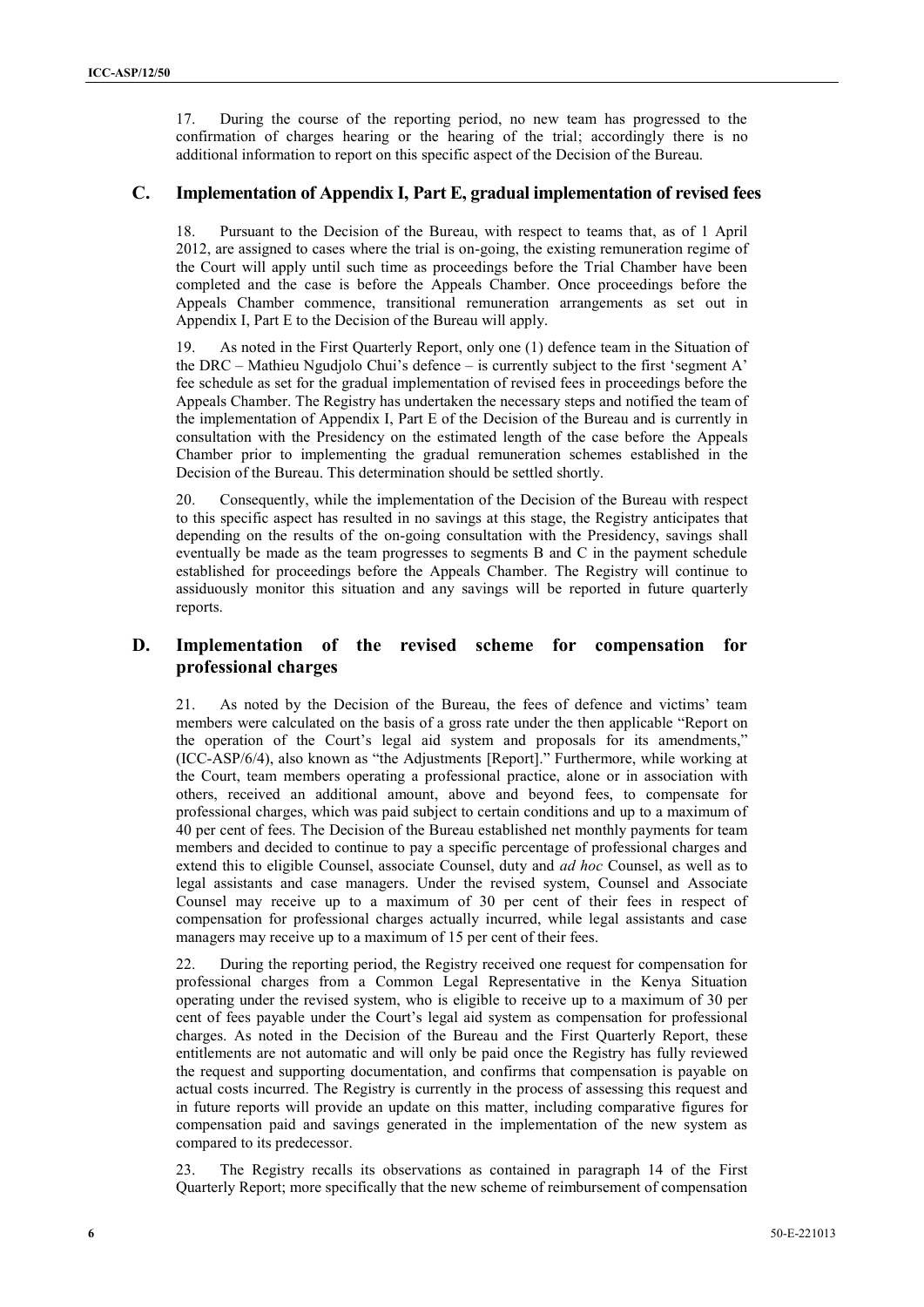for professional charges at year-end is currently implemented by the Registry for all new victims and defence teams operating under the revised scheme. In this regard, it is to be noted that in the reporting period, two  $(2)$  new cases<sup>18</sup> have been added to the existing list falling under the new scheme for compensation for professional charges. As stated previously, compensation for professional charges will be reviewed and granted, when justified, in response to specific requests by eligible team members and, in any event, payment will only be effected at year's end. In future reports, the Registry will provide an update on this aspect of the Decision of the Bureau, including comparative figures for compensation paid and savings generated as against the old system.

## **III. Implementation of the Supplementary Report**

*Reporting period: 1 March 2013 to 31 May 2013*

24. As noted in the introductory note above, the Assembly equally tasked the Court to include in its quarterly reports, the Court's assessment of the implementation performance of the changes arising from the Supplementary Report.<sup>19</sup> The Registry continues to implement the adopted aspects of the Supplementary Report on the following matters:

- a) Remuneration in the case of several mandates for legal team members;
- b) Legal aid travel policy, and
- c) Remuneration during phases in which activities are considerably reduced.

25. The Registry is pleased to provide the following observations in response the implementation of these aspects of the Supplementary Report.

### **A. Remuneration in the case of multiple mandates**

26. This aspect of the Supplementary Report was triggered during the reporting period in two instances. First, when a defence  $\text{Course}^{20}$  requested the Registry to formalize the appointment of a team member already intervening as a Legal Assistant in a defence team benefiting from the Court's legal aid scheme to simultaneously intervene in the same capacity in a second team, also receiving legal aid funds. The second triggering event was when a duty Counsel assisting persons testifying under Rule 74 of the Rules of Procedure and Evidence was appointed in the same capacity to simultaneously assume a second mandate.<sup>21</sup>

27. In response to the first triggering event, the Registry fully implemented the policy dealing with instances of multiple mandates, by first conducting its due diligence obligations – the "vetting process" referred to in the Supplementary Report (at para.  $12$ ) – to ensure that the three conflicts highlighted in the Supplementary Report are carefully studied and related concerns satisfied before formalizing the appointment. This process included, *inter alia*, ensuring that the two clients benefiting from the Court's legal aid system were fully informed and provided their consents for the appointment to proceed, and that they had no quarrels or concerns – relating to quality of legal representation or conflicts of interest – for the Legal Assistant in question to work in both teams concurrently. The Registry then formalized the appointment of the Legal Assistant and set her remuneration  $(\text{fees})^{22}$  in accordance with the Decision of the Bureau and the Supplementary Report. For further details, please see Table 5 below.

 $\overline{a}$ 

<sup>18</sup> *The Prosecutor v. Ntaganda,* Case no.ICC-01/04-02/06, and *The Prosecutor v. Saif Al-Islam Gadafi et al.,* Case no ICC-01/11-01/11.

<sup>19</sup> The Supplementary Report, *supra* note 4.

<sup>20</sup> *Supra* note 5.

<sup>21</sup> *The Prosecutor v. Katanga* (ICC-01/04-01/07), and *The Prosecutor v. Bemba* (ICC-01/05-01/08)*.* 

<sup>&</sup>lt;sup>22</sup> A maximum remuneration of  $\epsilon$  2,444.50 per month, resulting in direct savings of  $\epsilon$ 2,444.50 per month

in accordance with the revised remuneration scheme.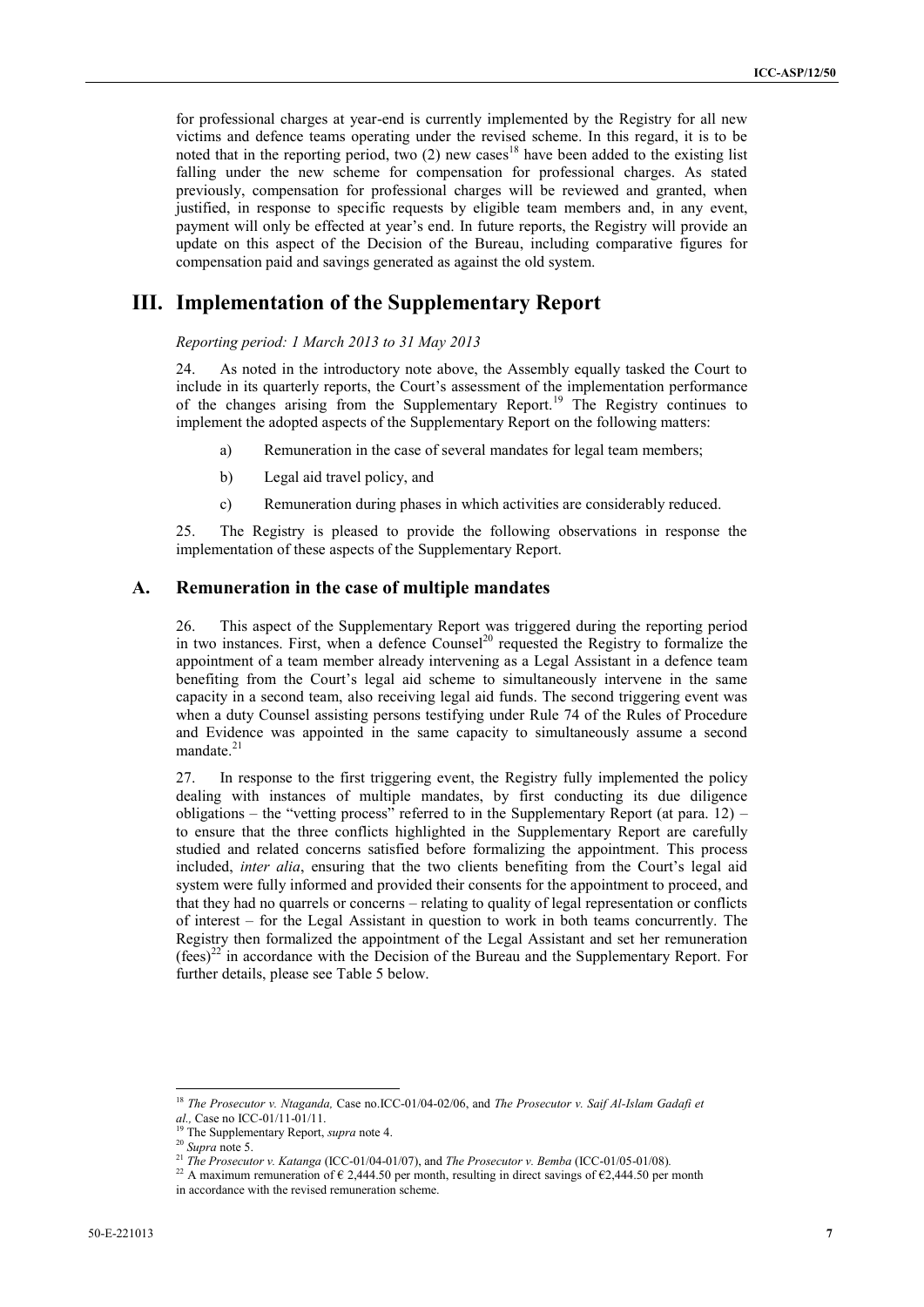### **Table 5: Implementation of multiple mandates: legal assistant simultaneously assigned to two (2) defence teams**

| Legal assistant working for two (2) teams<br>simultaneously in the Situation of the DRC | Remuneration for<br>the first case set at<br>100% ( $\epsilon$ euros) | Remuneration for<br>the second case<br>set at 50% ( $\epsilon$ euros) |
|-----------------------------------------------------------------------------------------|-----------------------------------------------------------------------|-----------------------------------------------------------------------|
| Monthly fee for Legal Assistant<br>(revised system)                                     | 6,113.00                                                              | 2.444.50                                                              |
| <b>Total monthly savings</b>                                                            |                                                                       | $€ 3.668.50*$                                                         |

*\** The figures denote monthly savings from implementation of the Decision of the Bureau setting remuneration of a Legal Assistant at € 4,889.00 per month in conjunctions with the implementation of the Supplementary Report on multiple mandates, which reduces the remuneration for a second case to 50% rate.

28. The policy was similarly implemented in the case of the duty Counsel appointment and related remuneration. For further details, please see Table 6 below.

| Table 6: | Implementation of multiple mandates: duty counsel |  |  |
|----------|---------------------------------------------------|--|--|
|          |                                                   |  |  |

| Duty counsel                    | Remuneration for<br>the first appointment<br>set at $100\%$<br>$(\epsilon$ euros) | Remuneration for the second<br>appointment set at $50\%$<br>$(\epsilon$ euros) |
|---------------------------------|-----------------------------------------------------------------------------------|--------------------------------------------------------------------------------|
| Monthly fee<br>(revised system) | 8,221.00                                                                          | 4,110.50                                                                       |
| <b>Total monthly savings</b>    |                                                                                   | 64,110.50                                                                      |
| <b>Total quarterly savings</b>  |                                                                                   | $€12,331.50**$                                                                 |

*\*\** The figures denote monthly savings from implementation of the Decision of the Bureau setting remuneration of duty Counsel at a maximum monthly cap of  $\epsilon$  8,221.00 in conjunctions with the implementation of the Supplementary Report on multiple mandates which reduces the remuneration for a second case at 50% rate.

## **B. Legal aid expenses policy**

29. The Registry continues to fully implement the new legal aid expenses policy in respect of all 18 defence and victims' teams currently active in proceedings before the Court. In the reporting period between 1 March 2013 and 31 May 2013, the Court's legal aid system cost the ASP €54,000.00 less as a consequence of the reduction in monthly expenses allotment granted to legal teams from  $64,000.00$  to  $63,000.00$ . The reduction in the monthly allotment will result in savings of  $\epsilon$ 213,000.00 for 2013. (The Registry recalls that the First Quarterly Report projected savings of €204,000.00 Euros for 2013. The increase cited here – from  $\epsilon$ 204,000.00 to  $\epsilon$ 213,000.00 – accounts for the addition of two new cases in the reporting period, referred above, which have triggered legal aid entitlements).

30. The Registry notes that since the implementation of the Supplementary Report in practice, more specifically the abolishment of the automatic payment of Daily Subsistence Allowance ("DSA"), the maximum monthly allotment of  $\epsilon$ 3,000.00 has not yet been exceeded by the legal teams for the purposes of reimbursing accommodations and other expenses associated with visits to The Hague by Counsel and Associate Counsel on approved official business. Reimbursement of expenses associated with stays in The Hague of Counsel and Associate Counsel have been processed based costs actually incurred, and upon furnishing the necessary supporting documentation.

31. The Registry is finalising detailed internal guidelines specifying precisely reimbursable items under the new system where automatic DSA payments are no longer applicable.

32. The Registry will continue to closely monitor the implementation of the Supplementary Report as it concerns the legal aid expenses policy with a view to report on not only cost savings, but also how the new system is responsive to the expenses needs of legal teams.